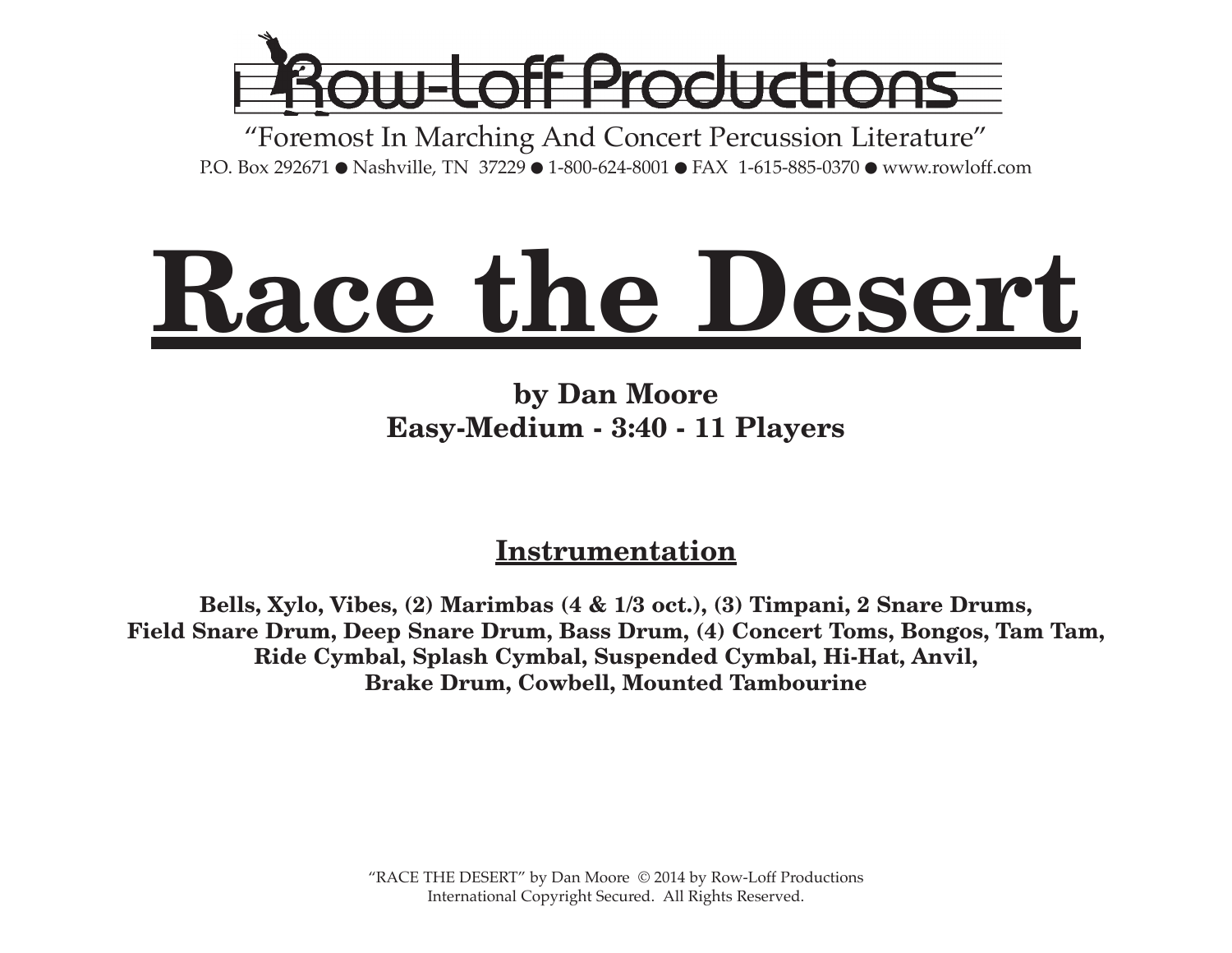## *Performance Notes*

Deserts are the hottest, coldest, driest places on earth. To travel across a desert, you must be well prepared to beat the elements before the elements beat you — a race with the desert. Deserts make for exotic movie locales, as in the classics *Lawrence of* Arabia and Treasure of the Sierra Madre, or action adventures like Mad Max, The Mummy, and Raiders of the Lost Ark. **Race the Desert** for percussion ensemble might make a good soundtrack for a movie about an American rock band lost in the Arabian Desert. They are captured by desert pirates and forced to play the music of *Led Zeppelin* to gain their freedom. Will they escape?

**Race the Desert** is a fast paced percussion ensemble that features a mixture of eastern and western rhythms and melodies, including drum grooves inspired by *Led Zeppelin* drummer John Bonham, and the exotic D Phrygian Dominant scale — a favorite source of solo material of many rock musicians. Other compositional elements include subtle hints of the *Star Spangled Banner* and the use of melodic hocketting in which several voices share a melody by alternating notes between them.

— A good choice for the Anvil is the *Grover Pro Percussion Professional Anvil*. A second automobile brake drum or metal plate may substitute the anvil.

— For the bass drum, snare drum, tam tam part, set the instruments up with the bass drum on one side, the tam tam on the other, and the snare drum directly in front of the player. At mm. 57 the player plays the bd with one hand (with bd beater) and the snare drum with the other (with snare stick). Use a nice sounding "rock" snare drum. Drum Nerd Alert! This is the drum part to the opening of *When the Levee Breaks* by *Led Zeppelin* as performed by John Bonham.

— For the glissando part on the bass drum, tam tam, snare part, the player slides a triangle better across the face of the tam tam just before the bass drum note.

— The mallet parts are written using a compositional technique known as hocketting in which several instruments share a melody by alternating notes between them. Used in conjunction with continuous eighth notes, hocketting creates an echo effect. Each note change in a series of notes should be slightly accented and subsequent notes should get gradually softer. Individual players should give their phrases a nice expressive shape.

— **Race the Desert** is a great vehicle for teaching individual expression on both pitched and non-pitched percussion instruments.

— Make sure the percussion players are grooving on their ostinatos too — long phrases of repeated patterns should be shaped just as much as melodic phrases.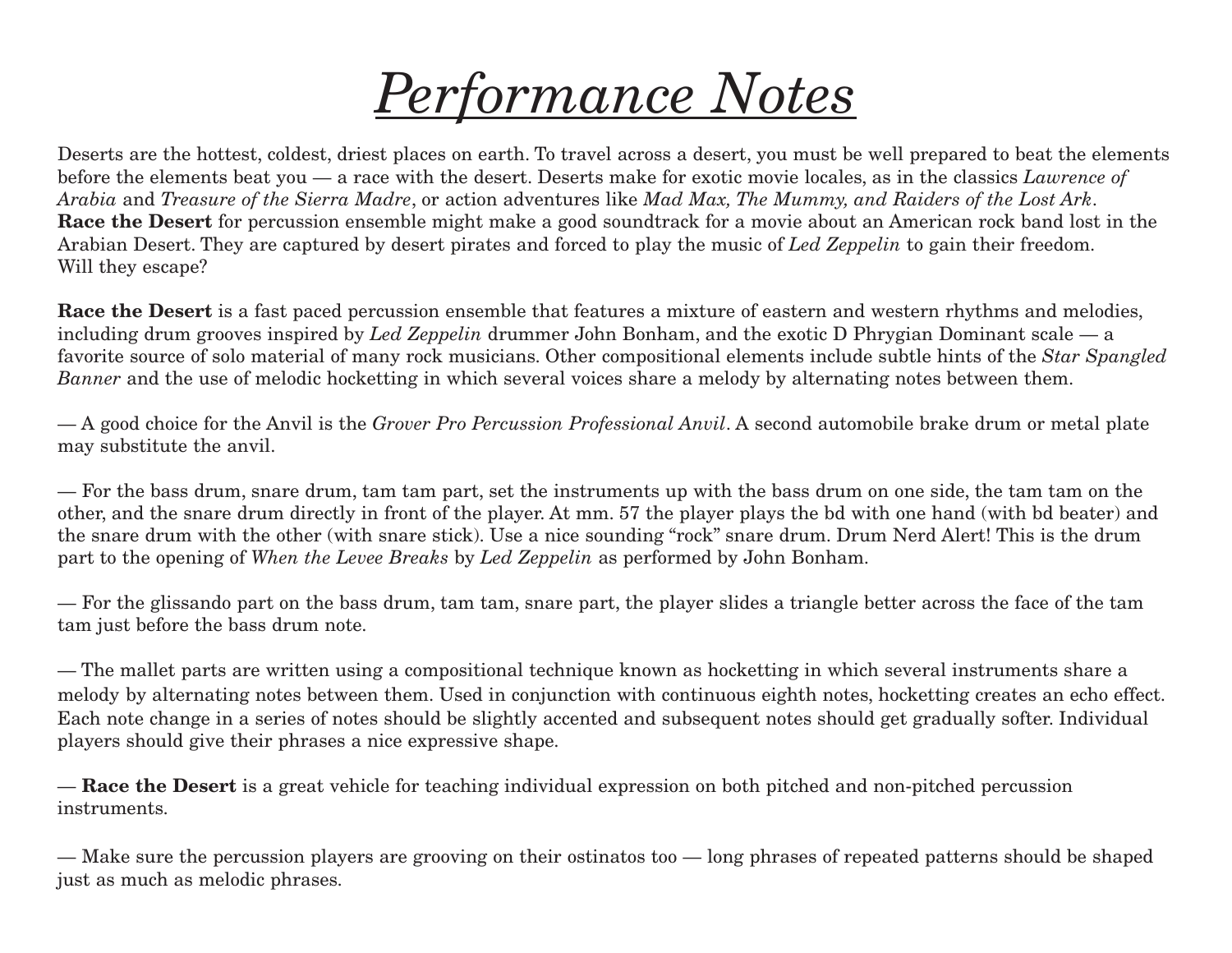

This arrangement © 2014 by Row-Loff Productions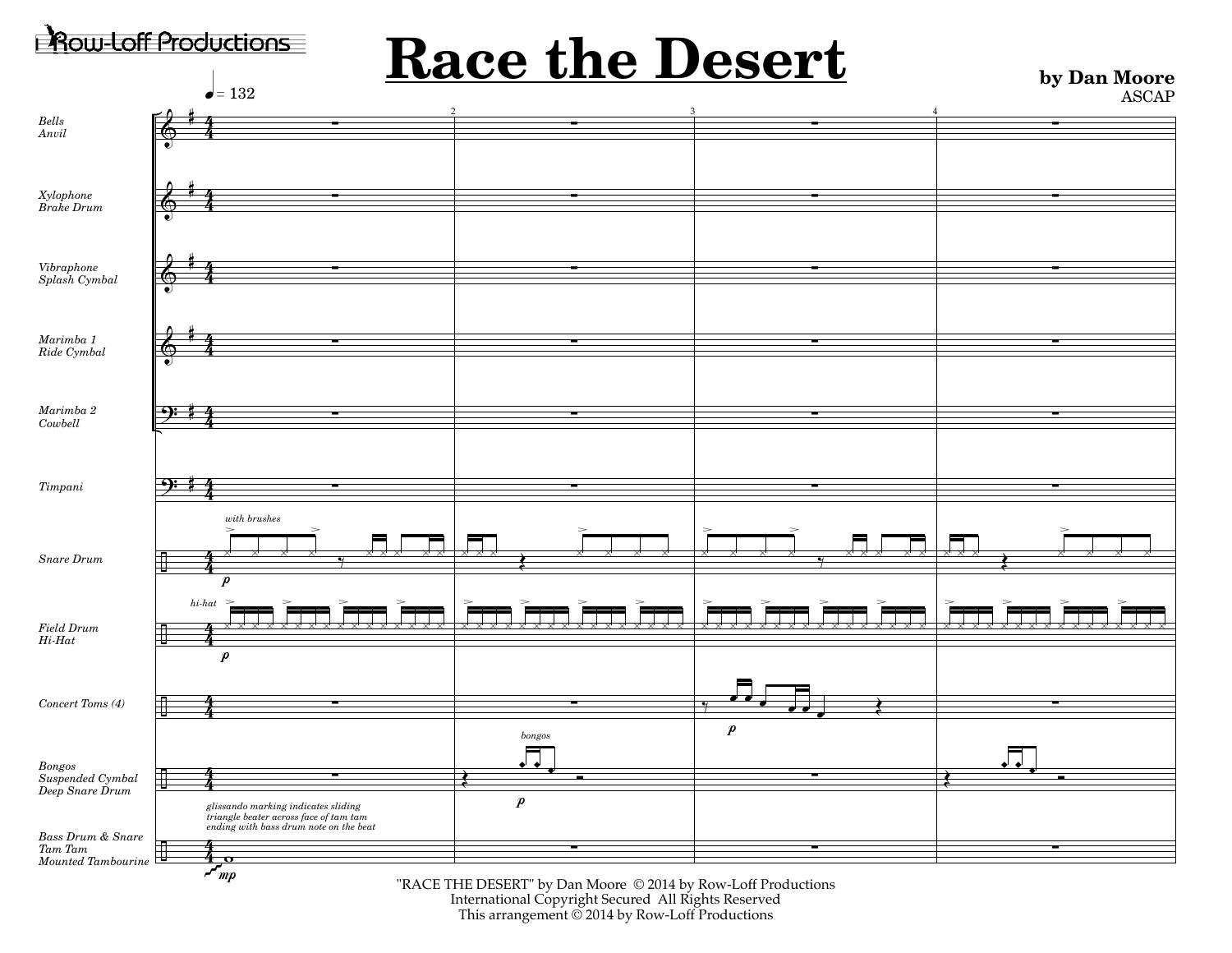pg 2



 $Tambourine$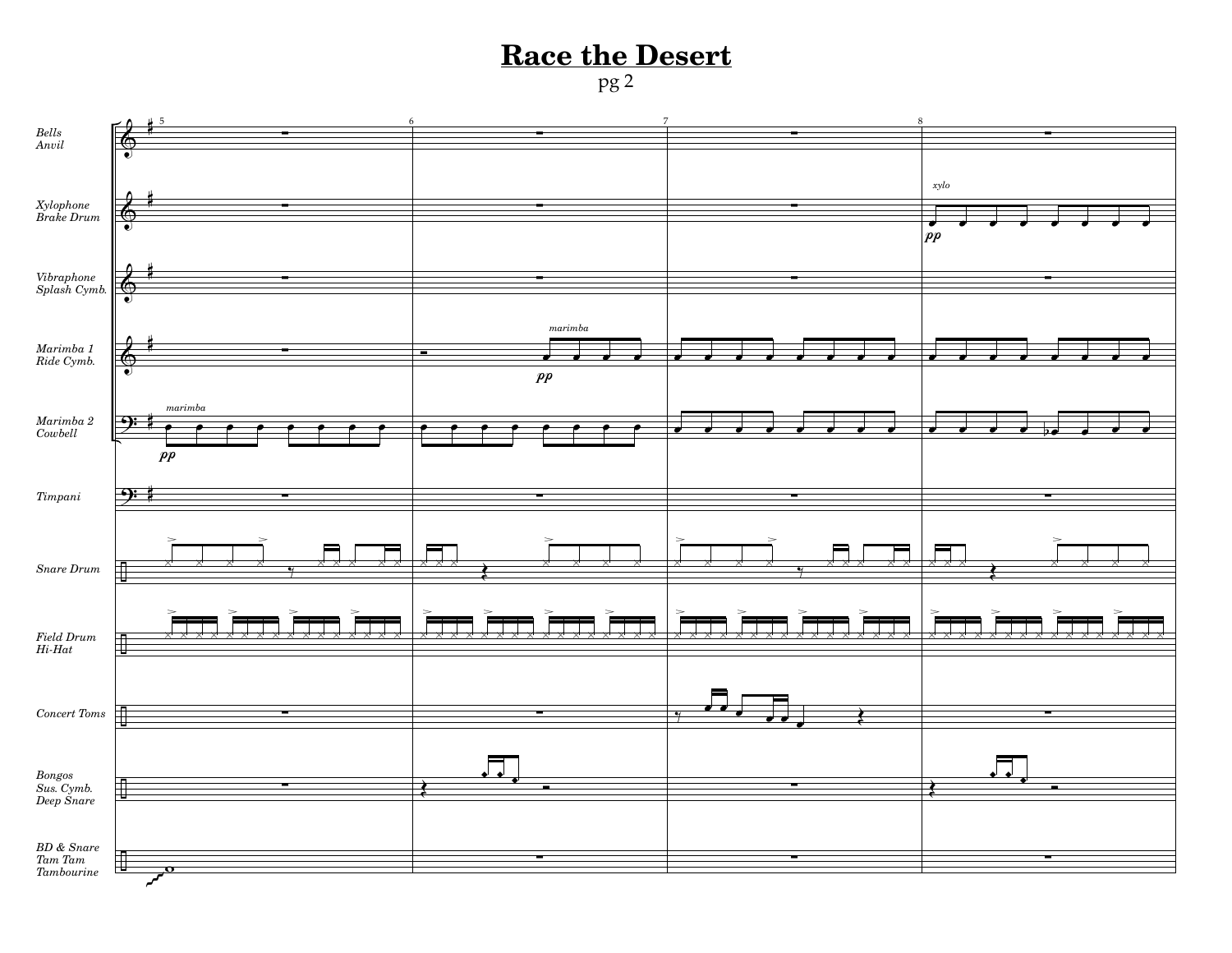pg 7